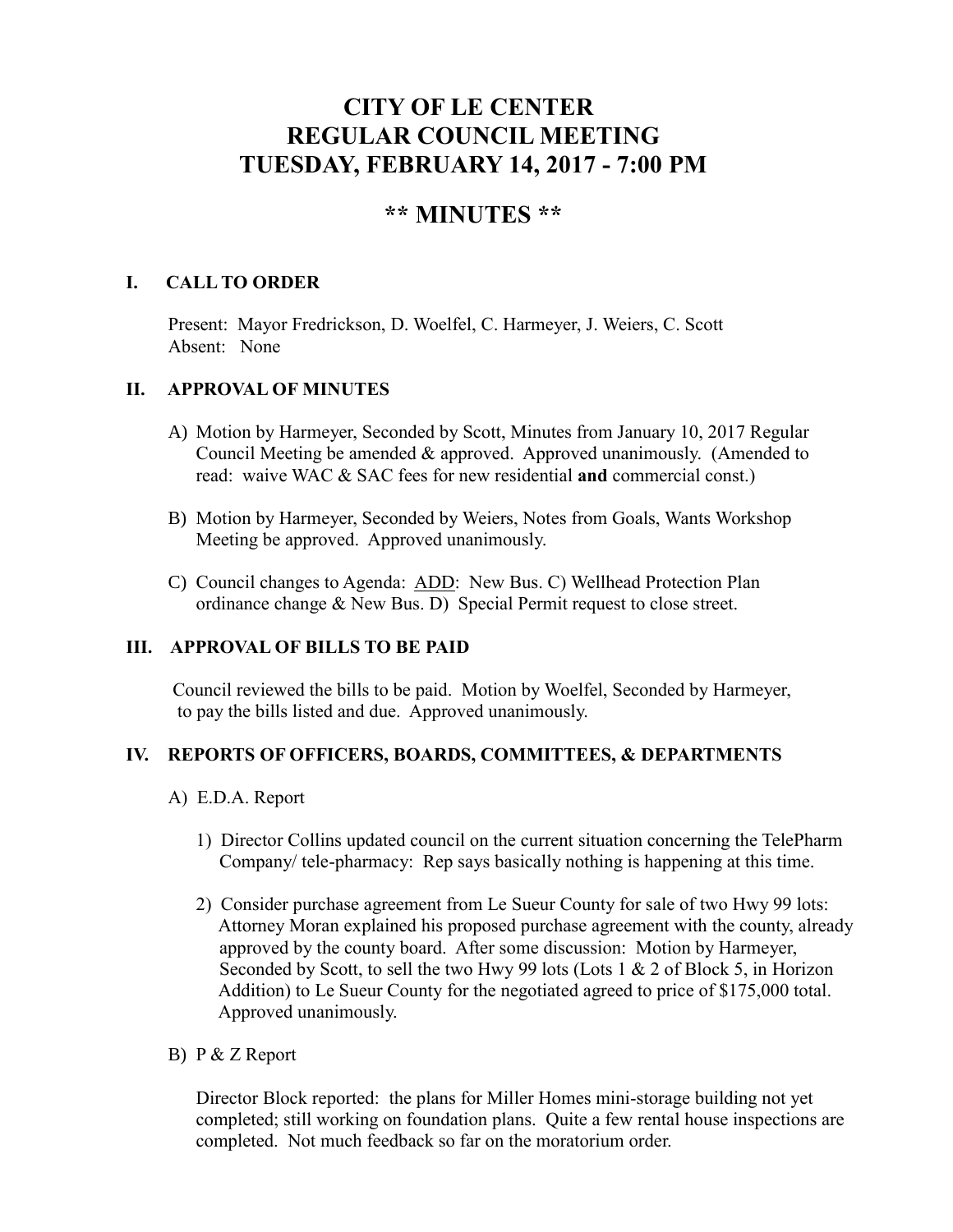C) Municipal Liquor Store

Manager Brad Collins gave the January report: Sales were \$62,537: down \$22,500 from December, and down \$4,300 from Jan. 2016. January GP margin = 39.57%. YTD Revenues down by \$4,600 & YTD Expenses down by \$11,800. Food profit = 35.89%. Collins also reported: January events included: Pfeiffer tourney, Dart tourney, Meat Raffle, & open for Sunday football is done. February events will include Pfeiffer, Cribbage, paint event, meat raffle, and chili  $\&$  soup contest. Certain events will be on the community calendar in Leader. Building renovations: received final specs of blueprints.

D) Police Department

Police Chief Pfarr reported on the police activities for month of January: 158 calls  $@$  2,104 miles patrolled/ total calls up 30%, total miles down 4% for 2017. Letters will be sent out to downtown businesses reminding them of the 2 Hr. parking restriction.

E) Water, Sewer, Streets, Parks Departments

Public Works Supt. Curt Roemhildt reported:

- Streets- ice removal from streets was very hard/ filled potholes/ will sweep street before St. Pat's Parade.
- Parks- skating rink was in great shape; now not so much due to warm weather/ damaged merry-go-round removed from North Park.
- Wastewater- school for Curt & Pat upcoming/ city received an award again for our work done at the treatment plant; presented at state conference in March.
- F) Bolton & Menk Engineering
	- 1) Lexington Avenue Project: Engineer Hawbaker reported: 4-6 weeks until road restrictions will be off/ will paint up street at Minnesota St. intersection for the work on replacing the cracked concrete/ possibly May for final wear-course blacktop/ start thinking about the assessment hearing timeline/ sealcoat schedule map= purple & gold streets may get done next year.

#### **V. PUBLIC FORUM**

There were no petitions, requests, comments, or communications from the general public.

#### **VI. OLD BUSINESS**

A) Administrator Collins & Attorney Moran reported that the Weber property located at 42 North Waterville Ave. was now officially owned by the city as of January 12. Moran had submitted the application for property tax exemption.